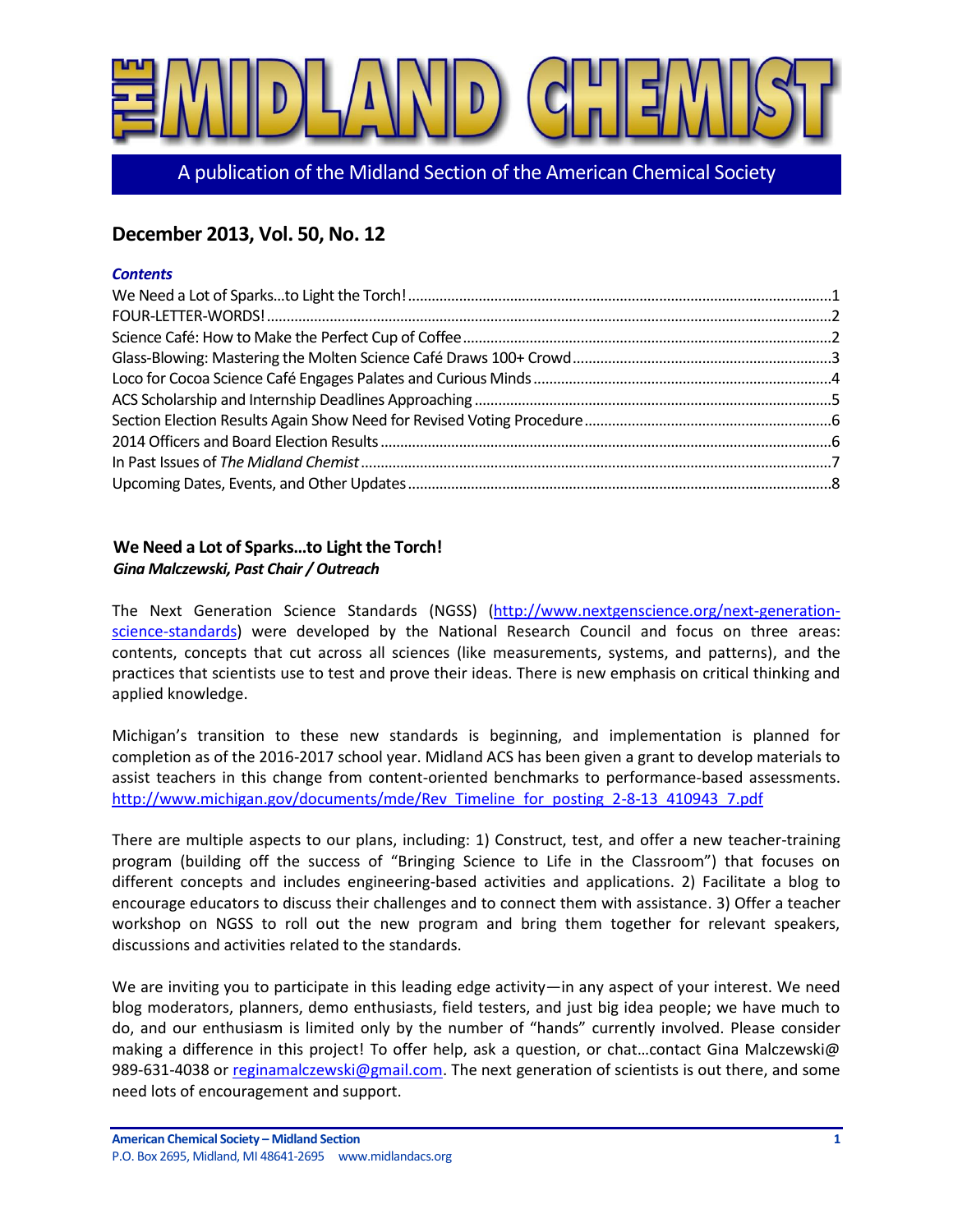### <span id="page-1-0"></span>**FOUR-LETTER-WORDS!** *Midland Section Communications Group*

Please **READ** on! ACS needs **YOUR HELP** and your talent…

Love to work online? Do website design? We are in urgent **NEED** of a website coordinator. You would gradually succeed our current volunteer, Greg Cushing, who is still active but has relocated out of the section. We are considering a site rebuild to accommodate some new functions, including a blog. Get in on the ground floor where you can really take a **LEAD** role!

We also must give our current newsletter editors and publicity volunteers a break. If you like to write and deal with the public, have a go at publicity/PR. If you're a social media guru, we could use a volunteer to handle and develop those aspects of our communications. Amy, Steve and Eva will transition you into these roles—we need all takers because more people means less individual work.

These are great opportunities for community service or professional development goals – not to mention the camaraderie, networking potential and skills development! Training is available. Time commitment will vary with role, number of volunteers, and individual preferences. ACS membership is NOT required.

Volunteer—or call for more info—**DON'T WAIT**. Your award-winning section cannot sustain its activities without YOU.

Contact info:

Amy Tesolin-Gee: [amtesolin-gee@dow.com;](mailto:amtesolin-gee@dow.com) 989-636-1903 Steve Keinath[: keinath@mmi.org;](mailto:keinath@mmi.org) #989-832-5555 x 588 Greg Cushing[: greg.cushing@hotmail.com](mailto:greg.cushing@hotmail.com) Eva Li[: eva.li@dowcorning.com](mailto:eva.li@dowcorning.com) Gina Malczewski[: reginamalczewski@gmail.com;](mailto:reginamalczewski@gmail.com) #989-631-4038

# <span id="page-1-1"></span>**Science Café: How to Make the Perfect Cup of Coffee** *Sarah Brandt, Museum Education Coordinator, Midland Center for the Arts*

| Date:     | Saturday, January 11, 2014 . 10:30 am |
|-----------|---------------------------------------|
| Location: | MCFTA's new Saints and Sinners Lounge |
| Cost:     | \$5.00 per Person                     |

Do you entertain guests with a delicious dinner, dessert and then follow it up with a coffee? Join us to get the 101 on how to wow your guests with the perfect cup of coffee. Learn the knowledge of basic roasting and brewing principals to produce optimum extraction in every cup! Featuring brew-master Angelo Cassar and chemist Gina Malczewski. Samples will be provided.

Recommended for ages 14 and up. All children 12 and under must be accompanied by an adult chaperone. Presented in partnership with th[e American Chemical Society](http://www.midlandacs.org/) – Midland Section.

To purchase a ticket visit: <http://www.mcfta.org/event/science-cafes/e17819/>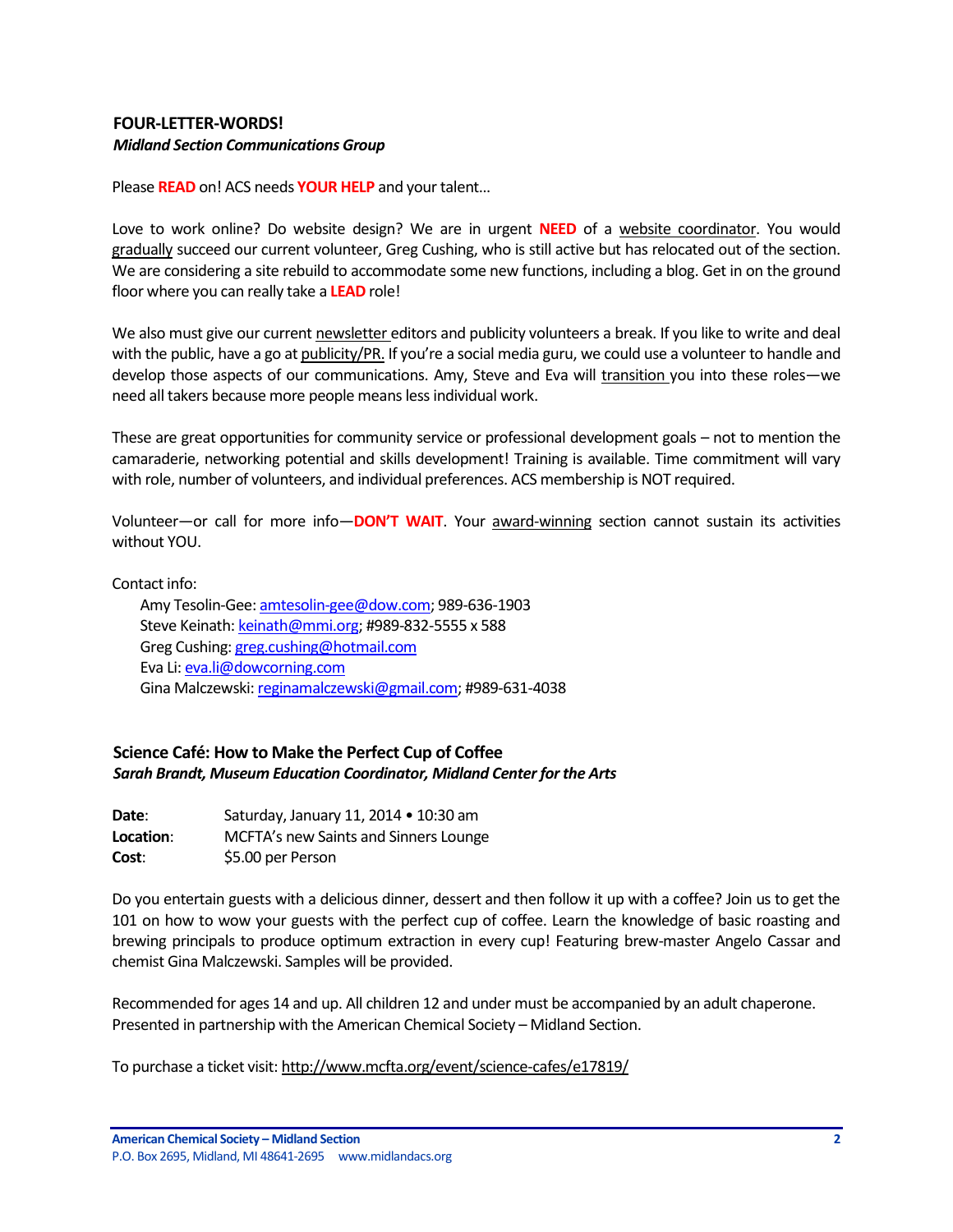# <span id="page-2-0"></span>**Glass-Blowing: Mastering the Molten Science Café Draws 100+ Crowd** *Gina Malczewski, Past Chair / Outreach*

On Friday November 22, 2013, The Midland Section of the American Chemical Society, along with the Mid-Michigan Technician's Group and Jefferson's National Art Honor Society presented Tim Drier and "Mastering the Molten" at Jefferson Middle School in Midland.

Tim, a glassblower for over 25 years at Dow Chemical, spoke about the chemistry and physics of glass, while demonstrating the flame working method of glass manipulation. To the delight of an audience of over 100, Tim used various techniques to make a wine glass with a black stem, a blue and clear decanter, and a vase. He also entertained many questions and had a number of his custom pieces available for sale. The two-hour event was a big hit!

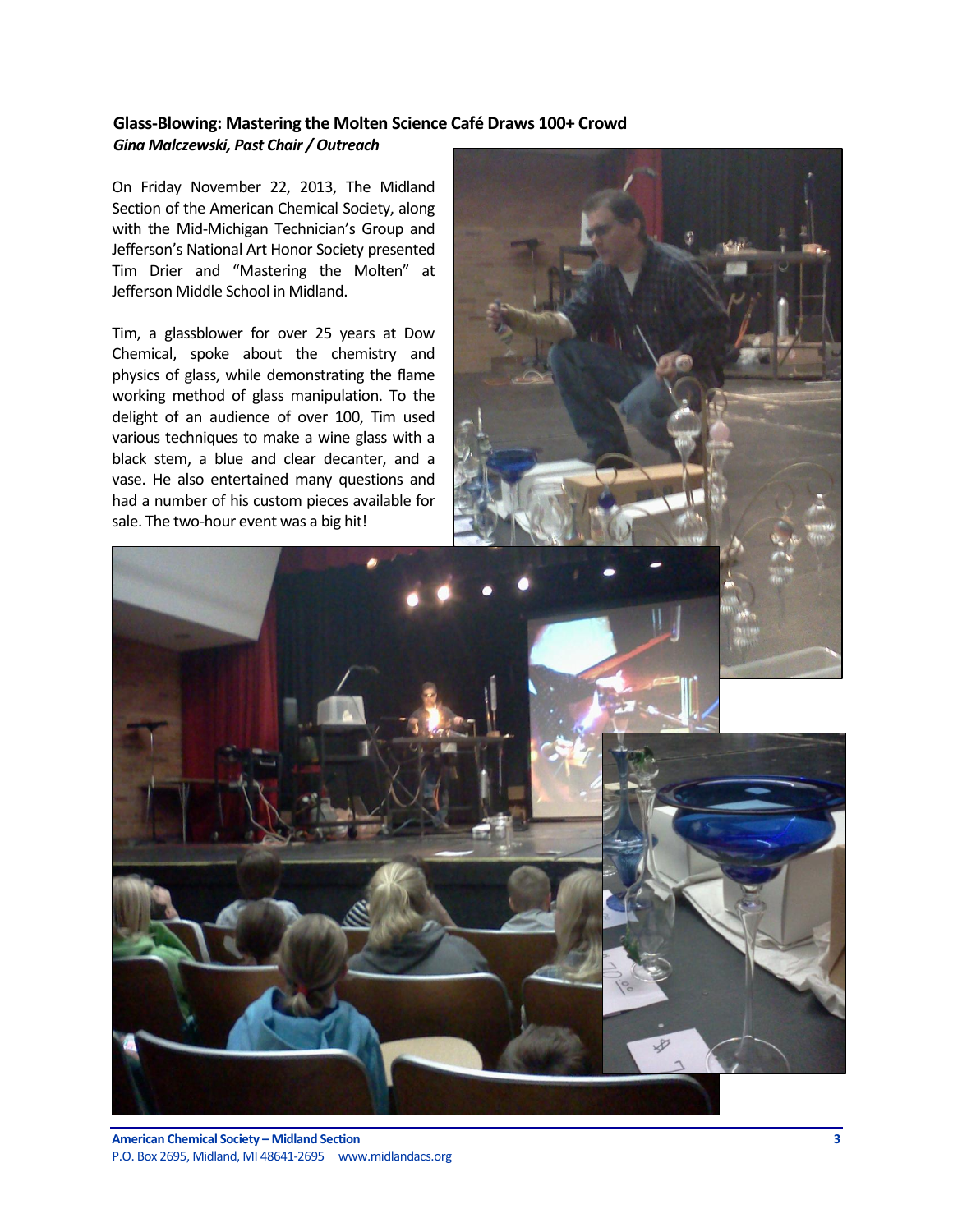# <span id="page-3-0"></span>**Loco for Cocoa Science Café Engages Palates and Curious Minds** *Amy Tesolin-Gee, MC Co-editor*

On November 19, 2013 the Midland Section of the American Chemical Society and Chef Aaron Gaertner of the Saginaw Career Complex co-sponsored Loco for Cocoa. This free science café offered four actionpacked segments, each followed by rich and tasty samples for all. Each segment began with Dr. Gina Malczewski providing the relevant background chemistry followed by a cooking lesson from Chef Aaron. Approximately 60 people were in attendance, including MCTV who recorded the event.

Pointing to a projected image of a capsaicin molecule, Gina summoned audience participation to identify atoms. Explaining the molecule's medicinal use, she pointed out chemical bonds and hydrophobic and hydrophilic portions of the structure. She proceeded with an overview of the culinary history of the cacao plant, leading to chocolate as we currently know it. The lesson took us back to nuns in the 1500s experimenting with spices and chocolate to enhance the palatability of an old turkey. Success of their endeavor resulted in mole (pronounced mo-lay) sauce, versions of which are enjoyed around the world today.

Chef Aaron then treated our senses to the aromatic sizzle of garlic, onion and spices, using preparation of a simple mole sauce to explain the concept of molecular gastronomy and today's movement back toward pure, whole artisan foods. He explained caramelization, the importance of fond and deglazing, as well as use of tomato to provide the dish's acid component.

His surprising move to finish the preparation with addition of 70% cacao chocolate provided richness, sheen, flavor and body to the sauce. Periodically he held the pan under a camera which projected the image onto a large screen, allowing a view of the wonder teasing our olfactory receptors. Several souschefs deftly distributed paper-plated crackers, piled generously with mole sauce and chopped chicken, to audience members.

Next, Gina and Aaron moved on to discuss drinkable chocolate, star of Loco for Cocoa's second segment. Gina's chemistry lesson covered terms such as roasting, fermenting, alkalization and tempering, as applied to cocoa beans for illustration of concepts. Projecting onscreen images of theobromine, caffeine, theophylline, phenylethylamine, and other major molecules in chocolate, she pointed out various aspects of their structures and any known physiological impact of each.

Aaron, a classically trained French chef, poured cream into a pan, grated cinnamon, added various spices, cocoa, honey and a dash of Sriracha sauce. Finally, he melted in 70% cacao chocolate, noting that you don't need much. A little goes a long way when targeting richness, versus sweetness. Chef Aaron explained that this hot chocolate affects each part of the palate while engaging the sense of smell. The audience was able to appreciate this while sampling petite cups of the smooth chocolate liquid. Its rich cocoa flavor was well complemented with a slight spiciness and satisfying hint of sweetness.

The chemist-chef duo's third segment, baconated chocolate, provided an opportunity to further discuss cooking-chemistry terminology, such as tempering and emulsification. We learned that chocolate, if not properly tempered, will exhibit an undesirable white coating known as bloom—the result of sugar or fat separating out from the chocolate. Gina explained how one could easily experiment to determine which type of bloom a chocolate has by adding a drop of water.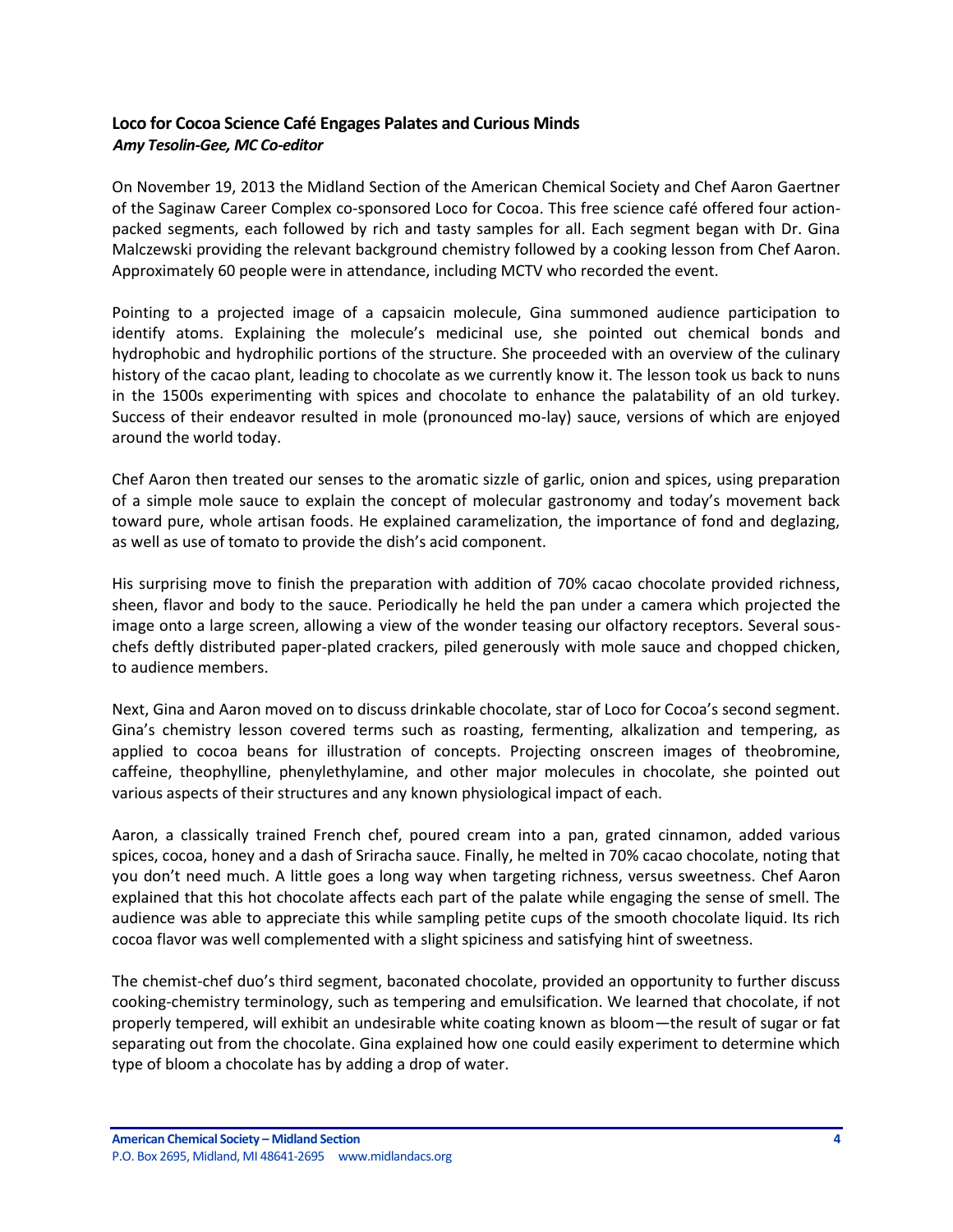Emulsifiers, such as lecithin, were discussed in light of their water-loving and water-hating attributes which function to bring unlike things, such as water and fat, together. The concept was beautifully displayed by a bottle containing water and oil that Gina passed around to the audience. This was followed by another that also contained lecithin, which visibly unified the hydrophobic and hydrophilic components. A third bottle was then distributed which illustrated how an ionic substance, such as salt, could interfere with the emulsifier, separating the water and oil back into discrete layers.

While baconating a rich melted chocolate, Aaron discussed seizing, an important phenomenon to avoid when working with chocolate. Seizing, which causes the wetted sugar molecules to clump together, can occur by introducing even a small amount of water, such as steam from a double boiler. Thankfully, our resourceful chef used plain chocolate chips to demonstrate the grainy, clumpy results of seizing as we sampled his smoothly solidified chocolate with crispy bits of maple-smoked bacon.

The fourth and final segment enlightened attendees with a brief history of how chocolate chip cookies came into existence, along with an overview of the various forms of chocolate known today. As attendees nibbled lightly-crisped chocolate chip cookies baked prior to the event, Gina and Aaron closed with a recap of major points and answered questions from their very satisfied audience.

# <span id="page-4-0"></span>**ACS Scholarship and Internship Deadlines Approaching** *National ACS*

With the academic year in full swing, now is a perfect time to share scholarship and internship opportunities with educators and students in your community. Applications are now being accepted for the following awards:

- ACS Scholars: ACS offers renewable scholarships to underrepresented minority students who want to enter chemistry or related fields. Awards of up to \$5,000 are given to qualified African American, Hispanic or American Indian students who are high school seniors or college freshman, sophomores, or juniors pursuing a college degree in the chemical sciences. **Applications will be due March 1, 2014**.
- SCI Scholars: Exceptional college sophomores and juniors majoring in chemistry and chemical engineering can apply for a prestigious 10-week internship through the SCI Scholars Program. Benefits include industrial experience, a generous stipend, scientific meeting travel award, and the chance to nominate a high school teacher of their choice for further benefits. **Applications will be due Dec. 14, 2013**.

By sharing this message with students, teachers and guidance counselors in your area, you will be a Chemistry Ambassador supporting the next generation of science professionals.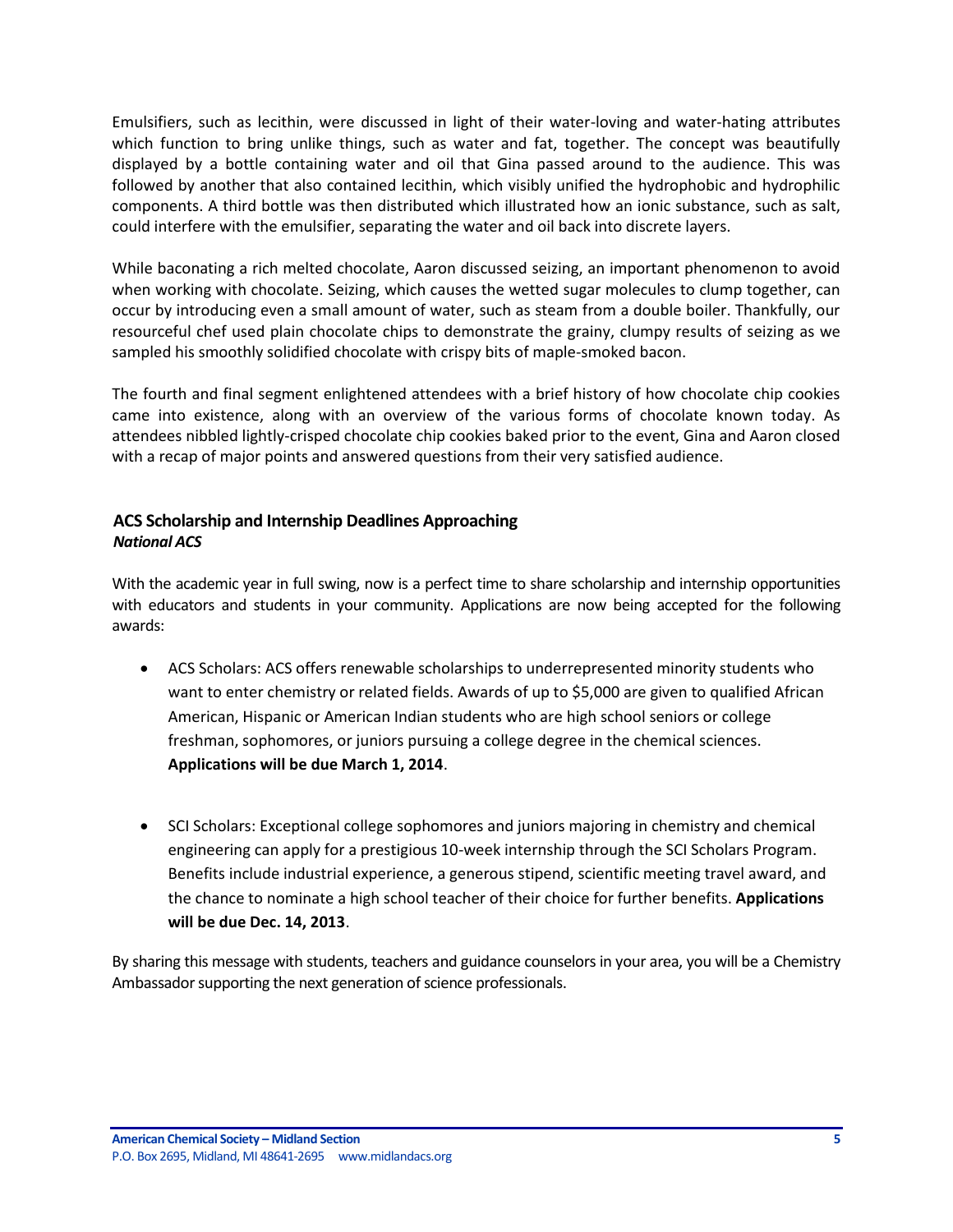# <span id="page-5-0"></span>**Section Election Results Again Show Need for Revised Voting Procedure**  *Wendell L. Dilling, Midland Section Director and Historian*

One part of the 2013 Midland Section Election (for officers starting in 2014) again illustrates the need for a revision of the Section's bylaws if one believes in elections being decided by a majority of the voters. Similar situations occurred in the 2011 and 2012 elections. In the 2013 election, one of the directors was elected by less than a majority of the votes cast. Current Midland Section Bylaw VI, Section 7, states, "Election depends on receiving a plurality of the votes cast." In the case of the directors, where normally three candidates are elected, the candidates who receive the most votes are the winners. This situation can allow a candidate to be elected by less than a majority of the voters.

Six candidates for three director positions received the following numbers of votes: A, 80; B, 73; C, 52; D, 43; E, 43; and F, 26. Each voter was allowed three non-prioritized votes; 108 voters voted for at least one director candidate. Candidates A, B, and C were elected. Candidates A and B were supported by majorities (74% and 68% respectively) of the voters, but candidate C was supported by only 48% of the voters. Use of the multiple instant run-off (or ranked choice) election procedure [*Chem. Eng. News* **2010**, *88*, No 11 (Mar 15), 5-6; *The Midland Chemist*, **2010**, *47*, No. 3 (June), 9-10; **2011**, *48*, No. 3 (June), 5-7] would have allowed election of all three directors by majority votes. It is likely that the same three candidates would have been elected by the instant run-off procedure, but one cannot be sure.

Between four and seven voters voted for only one or two director candidates based on the number of votes cast and the number of voters. An additional advantage of multiple instant run-off voting is that it allows those voters who voted for only one or two candidates—possibly because voting for a second or third candidate in the present procedure could have caused their favored candidate/s to be defeated—to have a vote for second and third candidates.

Clearly, if we want candidates to be elected by a majority of the voters, our voting procedures need to be changed. A bylaw amendment will be required to do this.

### <span id="page-5-1"></span>**2014 Officers and Board Election Results** *Jaime Curtis-Fisk, Chair, Nominations & Elections Committee*

A summary of the results of this fall's election of the 2014 Officers and Board of the Midland Section of the American Chemical Society is reported below. A total of 111 valid ballots were received, representing about 16% of the eligible voters. This is a slight decrease from last year, but still demonstrated strong support by our local section to those who put the effort into running for a position on our board. Congratulations and welcome to the new 2014 Officers and Board members!

| <b>Chair-Elect:</b>                                        | Secretary:      | Treasurer:                  |
|------------------------------------------------------------|-----------------|-----------------------------|
| Matt Grandbois                                             | Gina Malczewski | Anatoliy (Tony) Sokolov     |
| <b>Chair, Nominations &amp; Elections:</b>                 | Councilor:      | <b>Alternate Councilor:</b> |
| Chelsea Quinn                                              | Tina Leaym      | Shawn Chen                  |
| <b>Directors</b> (3-year terms):<br><b>Wendell Dilling</b> | Steve Keinath   | Janet Smith                 |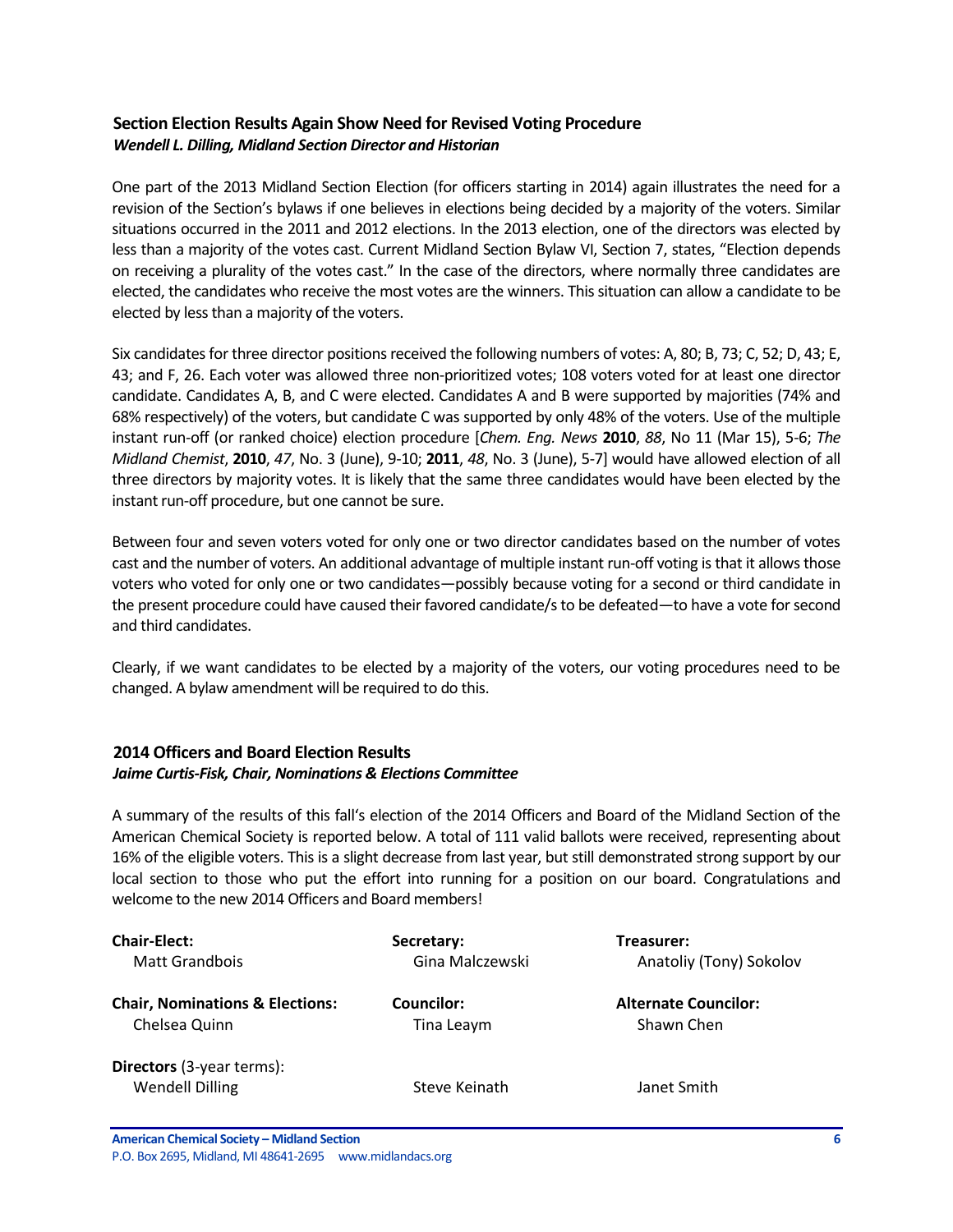### <span id="page-6-0"></span>**In Past Issues of** *The Midland Chemist Wendell L. Dilling, Midland Section Director and Historian*

#### **40 Years Ago**

In *Chairman's Column* by Dr. Gary LeGrow: "I believe it is the duty of the ACS both at the local and national level to inform not only its members but also the general public on the true facts surrounding the "Energy Crisis." Such an effort, accompanied by the action on the part of the ACS to take a leading role in the solution to the "Energy Crisis" will do much to improve the image of the chemist in society. Activities of this type took place within our local section as long ago as 1971 when we held our "Energy and The Environment" Symposium. This was undoubtedly the forerunner of the kind of activity that the ACS will now involve itself in at the national level."

#### **30 Years Ago**

In *Young Elected Regional Director, Dorman Becomes New Councilor*: "Dave Young, who has been an outstanding Midland Section Councilor for 21 years, was recently elected to the national ACS Board of Directors, for Region II. This is only the third time in the 64 year history of the Midland Section that a local member is serving on this Board, other members included Willard Dow (who will be featured in the February issue of *The Midland Chemist* and E.C. Britton. Lin Dorman was chosen and has agreed to serve as councilor, in Dave's place. Dorman, a member of the ACS since 1957, has served in many capacities in the Midland Section for over 20 years, serving as Treasurer (1966), Secretary (1967) and Director (1968-70), before serving as Councilor (1971-76 and 1980-81)."

#### **20 Years Ago**

In *Meet the President!*: "Reception with ACS President Helen Free, Ashman Court Hotel Lounge, December 17th, 1993, from 5:00-6:30 p.m. (Hors d'oeuvres and cash bar). Helen Murray Free, ACS National President, is a medical researcher, volunteer, mother, wife, author, teacher, reader of mysteries and a bridge and tennis player – not in any specific order, but all at once! She graduated with honors in chemistry from the College of Wooster, has a master's degree in healthcare management from Central Michigan University, and an honorary doctorate of science from the College of Wooster. She has taught management at Indiana University South Bend for 16 years and has spent her entire scientific career (49 years) at Miles Inc. She and her husband, Al, also a Miles retired chemist, have been married for 46 years, and their nine children have 20 college degrees and 11 children among them. Helen has been a member of the American Chemical Society for 46 years (Al has been a member for over 50!) and is the 1993 President. She has chaired the National Chemistry Week Task Force since its inception in 1987 through 1992 and was awarded the ACS Garvan Medal for distinguished service to chemistry by a woman. She serves on the Board of Directors of the National Committee for Clinical Laboratory Standards and she was the 1990 President of the American Association for Clinical Chemistry. The Frees were honored individually with Miles by the Medical Economics Press in 1986 for 40 years of contributions to medical research."

#### **10 Years Ago**

In *From the Chair, It Was a Very Good Year…* by Mike Owen, Chair, ACS Midland Section: "My biggest regret this year is that I served during a period of significant membership reduction. This is both a local and a national problem with no blame whatsoever attaching to any of our fine volunteers. As the editor-at-large of *Chemical & Engineering News* put it in August: "With wrenching suddenness the employment status of chemists-as measured by the experience of American Chemical Society members-has crumbled from the strongest since 1990 to, at least statistically, the weakest since ACS started measuring employment on a regular and reasonably consistent basis more than 30 years ago." Those statistics certainly affected many in our local section and our heart goes out to those still adversely affected by the changes we have seen around us in the last few years."